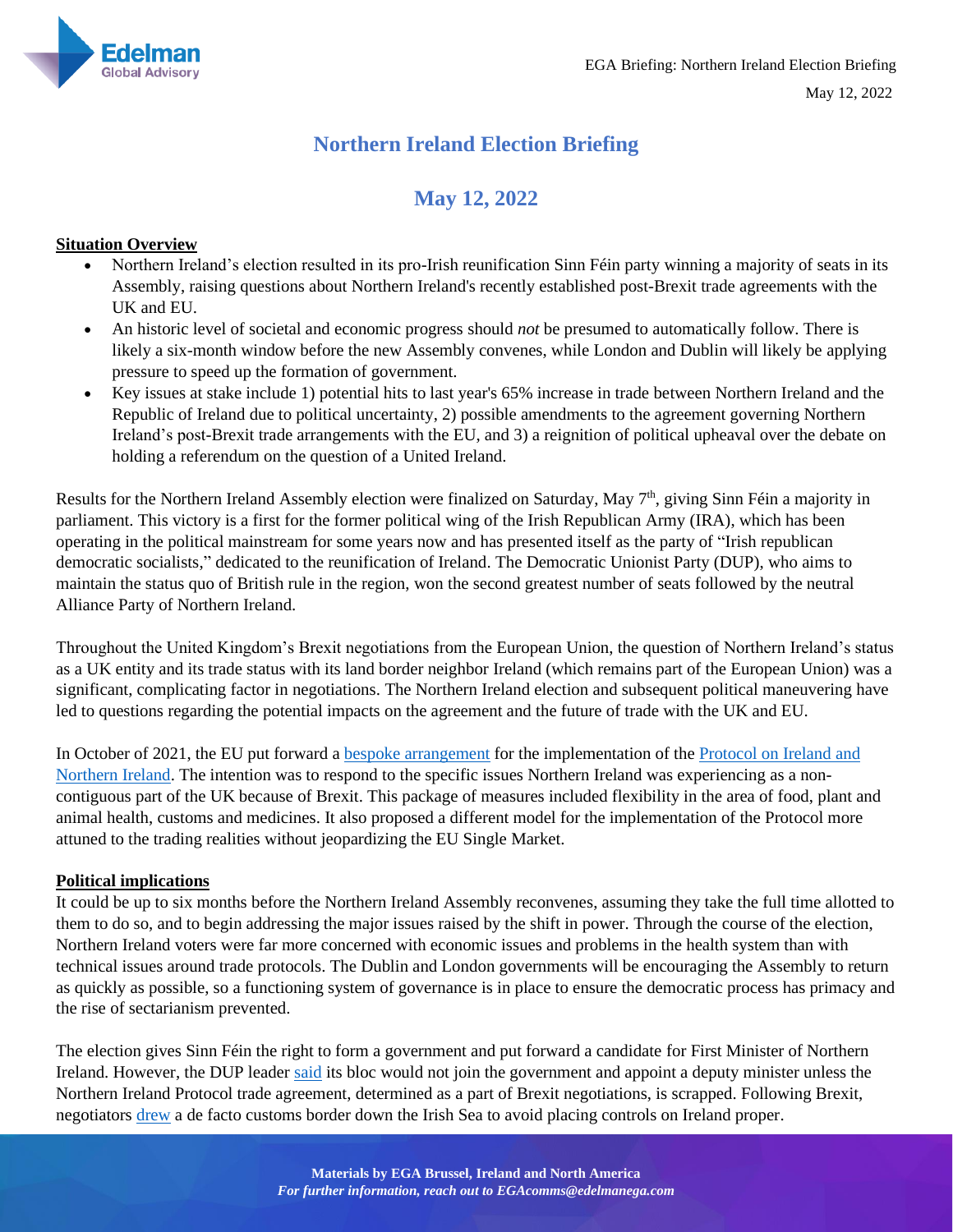

Materials by Stefan Borst, Feargal Purcell,

Ultimately, Sinn Féin and the DUP must come to some form of governing coalition as the Good Friday Agreement mandates power-sharing between Unionist and Republican parties. Sinn Féin party leader Michelle O'Neill ha[s called](https://www.usnews.com/news/world/articles/2022-05-07/sinn-fein-calls-for-united-ireland-debate-after-historic-election-win) for an "honest debate" on unifying Northern Ireland with the Republic of Ireland. However, the British Secretary of State for Northern Ireland, Brandon Lewis, [ruled out](https://www.belfastlive.co.uk/news/northern-ireland/northern-ireland-election-border-poll-23897907?recirculation_test=true) any referendum on Irish reunification, or "border poll," and noted that Unionist parties in the parliament still hold a larger number of seats than the nationalist or republican parties.

Additionally, the Good Friday Agreement stipulates that the Unionist community must consent to any vote on the sovereignty of Northern Ireland which is not likely in the short or medium terms. More than anything else, the push for a border poll has the potential to create serious instability on the island and polarize politics for some time to come.

#### **Implications of the Election for Business**

Many of the political problems of Northern Ireland are economic issues in disguise. Northern Ireland's politics wouldn't be nearly as fraught if its economy was given the stability required to maximize its potential.

The election outcome is a product of changing demographics, the question is whether Sinn Fein's rise will undermine or enhance the stability business so badly needs as it seeks to adapt to the post Brexit world.

Ironically, the protocol means that Northern Ireland is the only jurisdiction in the United Kingdom with unfettered access to both UK and EU markets. And while the protocol is objectionable to Unionist politicians, it has allowed certain businesses to thrive in the post-Brexit world.

Ireland's central statistics office revealed figures in February of this year that revealed imports to Ireland from Northern Ireland in (2021) the first full year of Brexit were up by 65% to 3.9bn Euro, a rise of 1.3bn compared to 2020. Exports into Northern Ireland from the South were equally impressive rising by 54%. The business potential for Northern Ireland is clearly huge. But in the history of the Island, in the North at least, politics always trumps economic need. Breaking that cycle and allowing the economy to solve political problems is key to Northern Ireland's future. The best advice for business now is to hold their ground, nothing material will change in the short or medium term.

A prediction: Northern Ireland's politics have seen an historic election outcome, but we shouldn't presume an historic level of societal and economic progress will automatically follow. Things will progress slowly. Business will continue to live with the uncertainty it has always lived with in Northern Ireland. Despite the demands of the DUP, the protocol wording will not be changed, and the EU is unlikely to agree to amendments to the protocol. A solution is to find an interpretation and application of the current wording that Unionist and Nationalist politicians can live with.

Sinn Féin will continue to move on with their agenda North and South, and is anticipated to endorse a tax and spend economic program that might place limitations on businesses. Their proposals [include](https://www.sinnfein.ie/what-sinn-fein-stands-for) expanding affordable housing, halting pension age increases at 65, subsidizing childcare, as well as implementing rent ceilings. Taxes will likely be borne by high-income earners and companies, as Sinn Féin pledges that all taxpayers who earn less than 100,000 euros a year will see a decrease in taxes.

## **Our Take**

## *Violence or politics?*

A return to violence, as a result of renewed sectarianism in Northern Ireland is unlikely, but can never be ruled out.